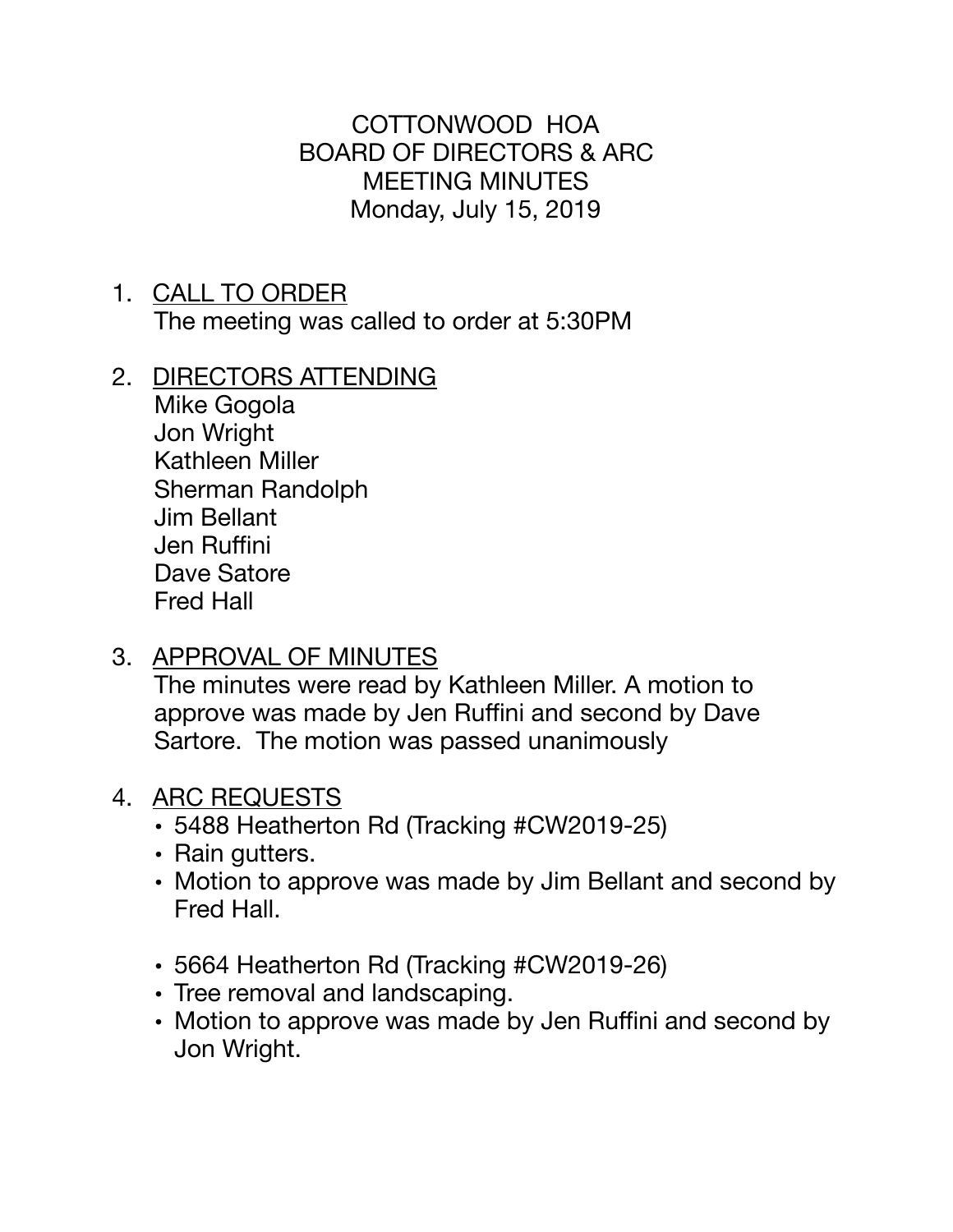- 5576 Heatherton Rd (Tracking #CW2019-27-28)
- Replacing shrubbery, and landscaping. Installation of unground pool.
- Motion to approve was made by Dave Sartore and second by Jon Wright
- 9302 Iron Gate Blvd. (Tracking #CW2019-29-30-31)
- Installing a shed,16-20. Flag pole 20ft. 20-6 ft. driveway extension
- Motion to approve was made by Jen Ruffini and second by Jon Wright.

## 5. NEW BUSINESS

- Board voted on 4 issues
- 1. PODs delivered on residents property can be on the property for 72 hours. Unless an extension is requested by the homeowner.
- 2. Temporary pool are allowed for 6 months. No decks are to be built around the temporary pool.
- 3. Emotion to reduce the speed limit from 25 to 15 was not approved by the board.
- 4. The board voted to have Ethridge Property Management inspect the neighborhood biweekly.
- Milton Gas will install new gas lines starting August 1st for first phase residents only. They will fix and re-sod affected lawns.
- There was a favorable response to the newsletters and newsletters will be mailed out monthly.